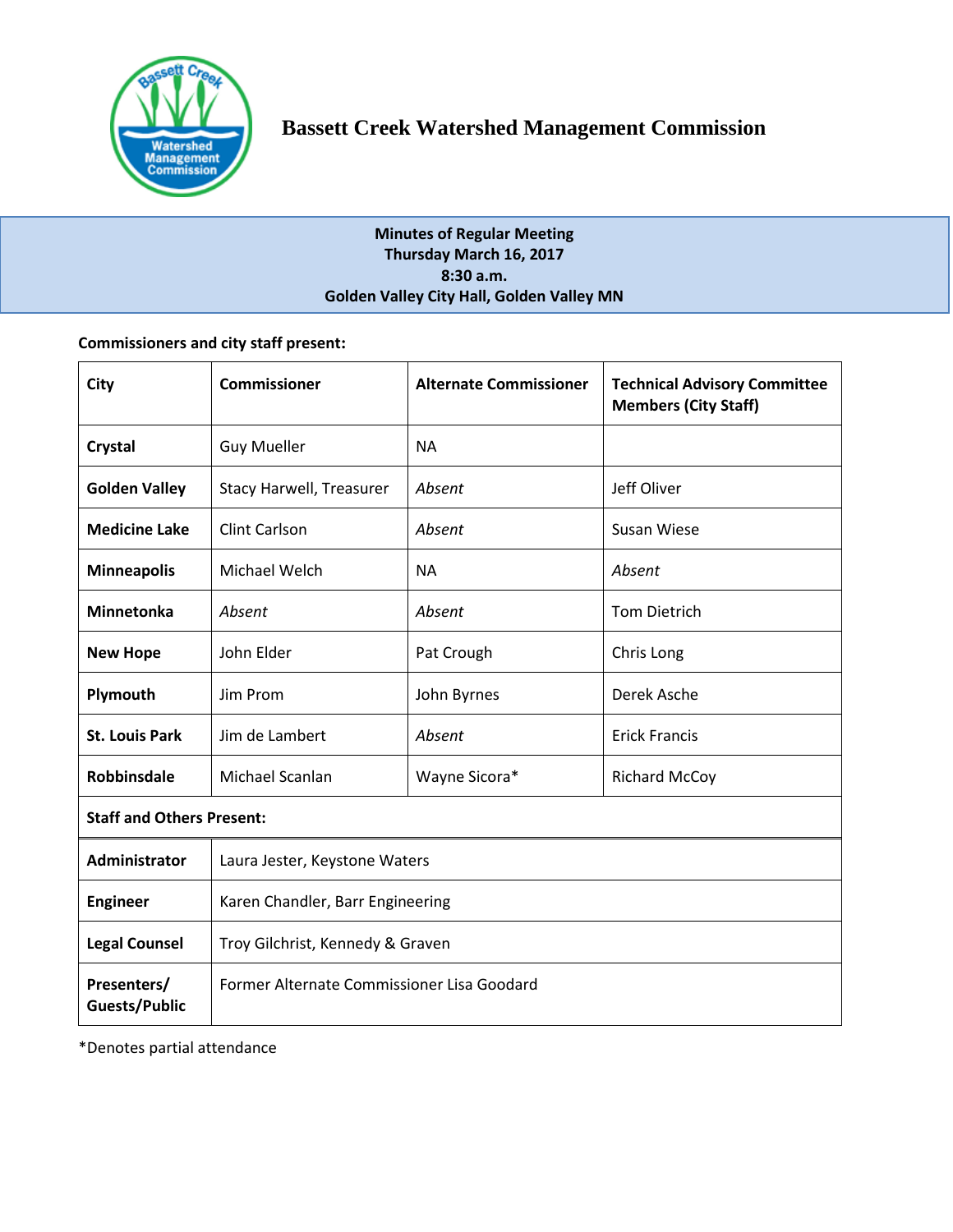## **1. CALL TO ORDER AND ROLL CALL**

On Thursday March 16, 2017 at 8:35 a.m. in the Council Conference Room at Golden Valley City Hall (7800 Golden Valley Rd.), Chair de Lambert called to order the meeting of the Bassett Creek Watershed Management Commission (BCWMC) and asked for roll call to be taken. The City of Minnetonka was absent from the roll call.

# **2. CITIZEN FORUM ON NON-AGENDA ITEMS**

No comments from citizens.

# **3. APPROVAL OF AGENDA**

Administrator Jester requested the addition of item 5J – Consider Agreement with Hennepin County for 2017 River Watch Program. Commissioner Welch requested that item 5D be moved ahead of 5C.

**MOTION:** Commissioner Welch moved to approve the agenda as amended. Alt. Commissioner Crough seconded the motion. Upon a vote, the motion carried 8-0. [City of Minnetonka was absent from the vote.]

# **4. CONSENT AGENDA**

**MOTION:** Commissioner Prom moved to approve the consent agenda. Commissioner Mueller seconded the motion. Upon a vote, the motion carried 8-0. [City of Minnetonka was absent from the vote.]

The following items were approved as part of the consent agenda: the February 16, 2017 Commission Meeting Minutes, the March 2017 Financial Report, the payment of invoices, CenterPoint Energy 2017 MBLC Replacement Project, agreement with Hennepin County Environmental Response Fund Grant for Main Stem Erosion Repair CIP Project, Clean Water Fund Grant agreement for Plymouth Creek Restoration CIP Project and Harrison Neighborhood Project, agreement with Hennepin County for Opportunity Grant for Plymouth Creek Restoration CIP Project, development and execution of sub-grant agreements with City of Plymouth, Metro Blooms, and the City of Minneapolis.

The general and construction account balances reported in the February 2017 Financial Report are as follows:

| <b>Checking Account Balance</b>           | \$805,484.90    |
|-------------------------------------------|-----------------|
| TOTAL GENERAL FUND BALANCE                | \$805,484.90    |
| TOTAL CASH & INVESTMENTS ON-HAND (3/8/17) | \$2,374,618.24  |
| CIP Projects Levied - Budget Remaining    | (52,749,156.26) |
| Closed Projects Remaining Balance         | (5374, 538.02)  |
| 2011-2015 Anticipated Tax Levy Revenue    | \$4,509.13      |
| 2016 Anticipated Tax Levy Revenue         | \$4,967.63      |
| <b>Anticipated Closed Project Balance</b> | ( \$365,061.26) |

[Alternate Commissioner Sicora departs the meeting.]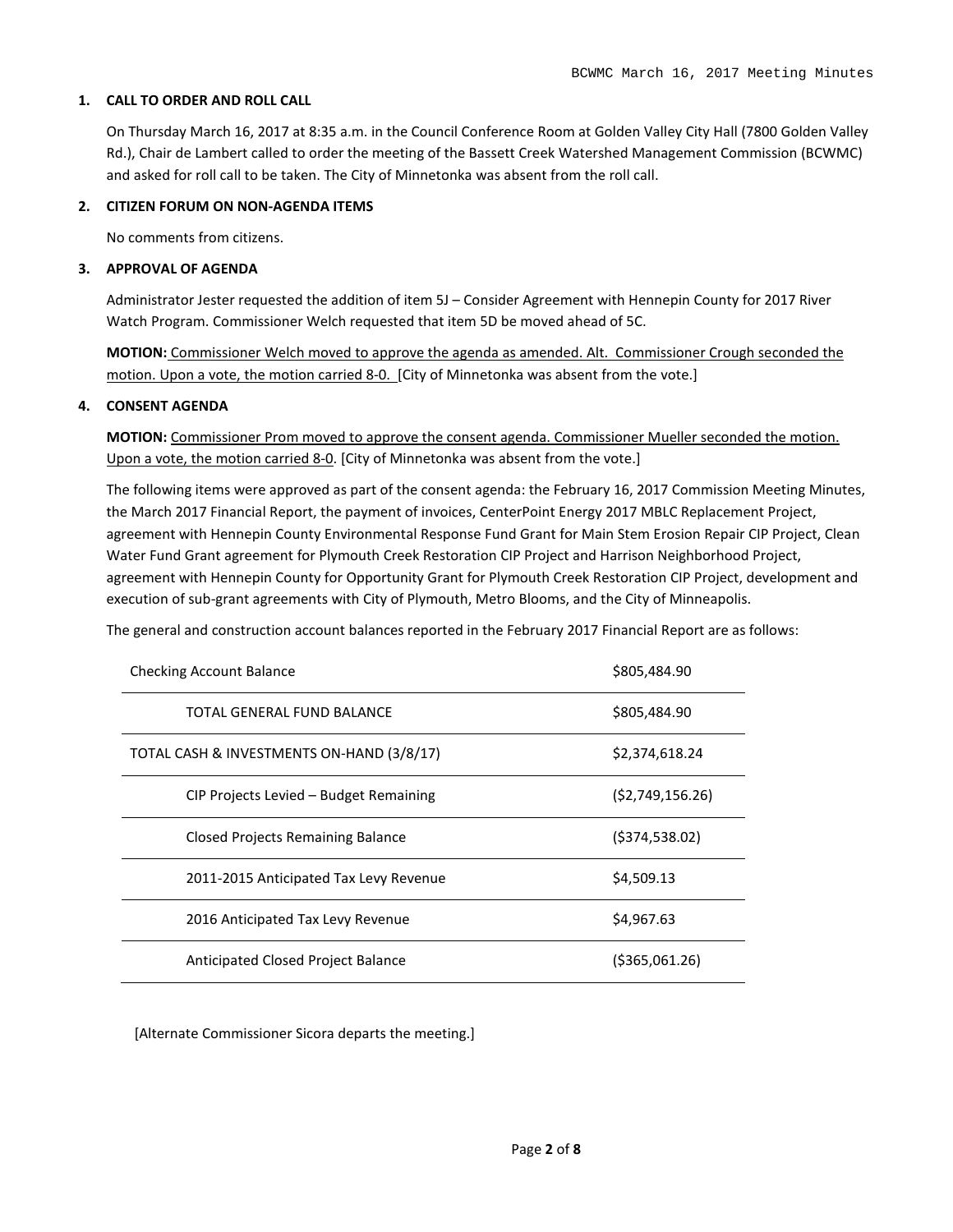## **5. BUSINESS**

## **A. Consider Approval of Resolution of Appreciation for Alternate Commissioner Lisa Goddard**

Chair de Lambert announced that Minneapolis Alternate Commissioner Lisa Goddard had changed jobs and now works for the City of Minneapolis. As such, she is no longer eligible to serve as a Commissioner from Minneapolis. Chair de Lambert read a resolution of appreciation for Lisa Goddard's work over 13 years on the Commission.

**MOTION**: Commissioner Welch moved adoption of the resolution of appreciation. Commissioner Mueller seconded the motion.

Commissioner Welch praised Ms. Goddard's commitment to the Commission and noted the Commission benefitted from her technical insights. Commissioner Mueller noted that Ms. Goddard brought a nice blend of talents including technical savvy and sensitivity to residents.

Upon a vote the motion carried 8-0. [City of Minnetonka was absent from the vote.]

[Former Alternate Commissioner Goddard departs the meeting.]

## **B. Consider Approval to Set May 4 Technical Advisory Committee Meeting and Assign Liaison**

**MOTION:** Commissioner Welch moved to approve setting a May 4<sup>th</sup> Technical Advisory Committee meeting and appointing Commissioner Harwell as liaison at the meeting. Commissioner Scanlan seconded the motion. Upon a vote the motion carried 8-0. [City of Minnetonka was absent from the vote.]

Commissioner Prom noted that he also planned to attend the TAC meeting.

# **D. Consider Golden Valley Request to Transfer CIP Funds from 2013 Lakeview Park Pond Project to Project to Purchase of Flood Prone Properties**

Administrator Jester reported that the City of Golden Valley is requesting the use of \$184,410.50 of CIP funds previously slated for the 2013 Lakeview Park Pond Project to purchase three of four flood-prone homes near Lakeview Park in order to reduce flood damages. She noted that purchase and removal of the homes would make space for a water quality improvement project by the City. Administrator Jester reported that at their meeting in September 2012, the Commission entered an agreement with the City of Golden Valley to design and construct the Lakeview Park Pond Project based on the feasibility study developed in 2004 (and updated in 2011). The project was slated to improve the water quality of Medicine Lake by treating runoff from the immediate watershed. She further reported that at their meeting in April 2013, the Commission received information on various challenges with the site, its soils, and the possible effects of the project on the basements of homes in the vicinity of the park; and at their meeting in June 2013, the Commission received a letter from the City of Golden Valley indicating that after further analysis, the project was no longer considered feasible until flooding issues adjacent to the park are resolved. Administrator Jester reported there is a balance of \$184,410.50 in the CIP account for the Lakeview Park Pond Project.

Jeff Oliver with the City of Golden Valley reported that the city has already purchased one of four homes and has willing sellers for the last three homes that regularly experience flooding and property damage. He reported the City has another \$500,000 to use toward the purchase of the homes and requests a transfer of the \$184,410 from the Lakeview Park Pond Project to a flood reduction project in the same subwatershed of Medicine Lake. He noted these homes cannot be viably flood protected and reported that once the homes are removed, the city will have space for a water quality treatment project. He noted this is the only viable place for a water quality project in the Medicine Lake subwatershed within Golden Valley.

There was discussion about how the future water quality project would be constructed by the city (with city funds) and would allow the city to meet the Commission's water quality standards (MIDS) for their 2016 and 2017 pavement management programs (PMPs) in the same area (the 2017 PMP is the subject of agenda item 5C). Commissioner Welch noted this was a gray area for the Commission's action because while the use of CIP funds for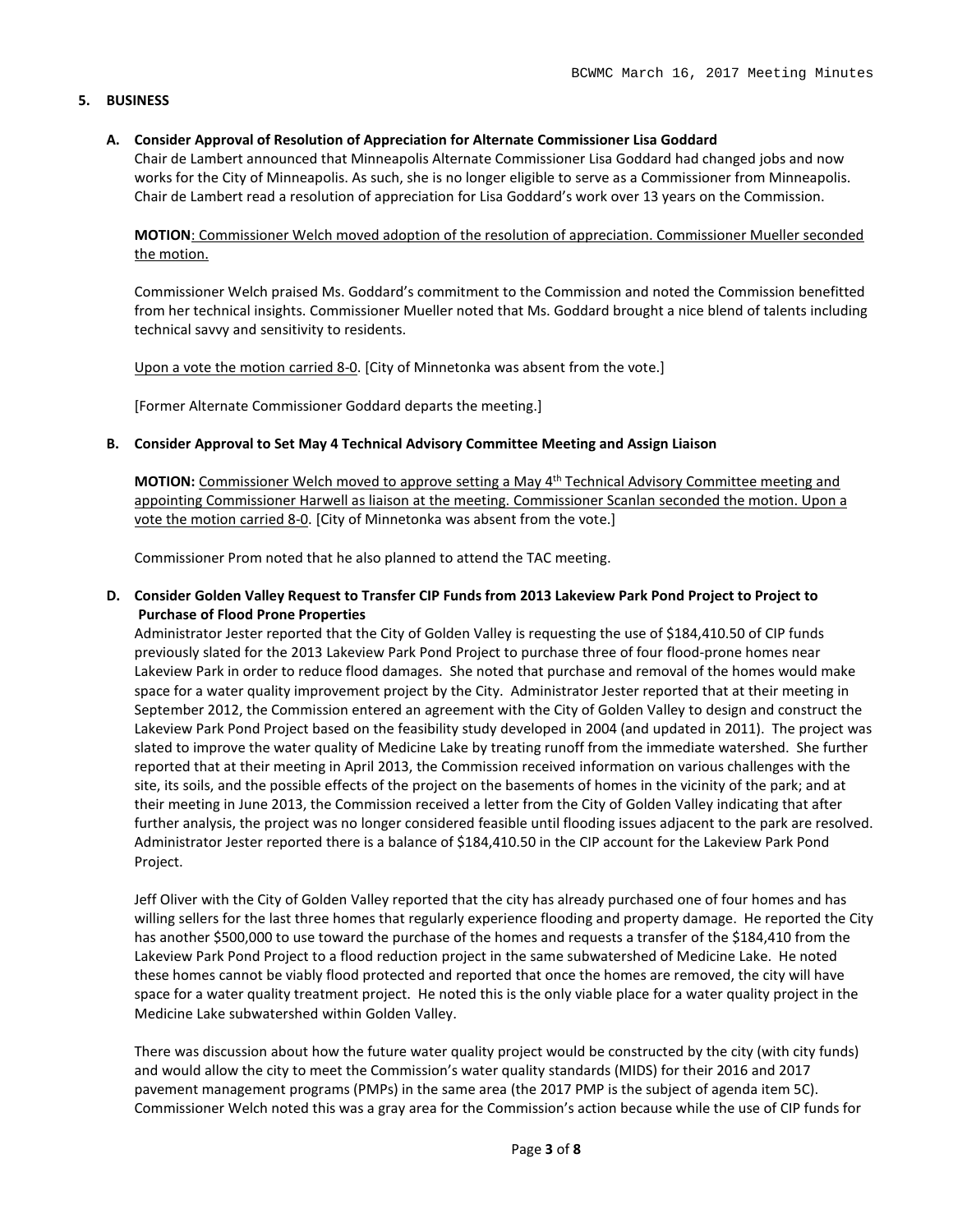flood reduction projects is allowed, the fact remains that the homes must be acquired and removed in order for the city to meet water quality requirements for its own project. He indicated that there did not seem to be a clear definition between a proposed new CIP project and the city's required project. Other Commissioners agreed it was a gray area but noted it was a good use of public funds due because the timing of the projects resulted in an overall lowering of public costs.

There was further discussion about how the pollutant removal abilities of the future water quality treatment project are unknown and whether or not there would be any treatment beyond requirements for the city's PMPs. Further, Administrator Jester noted that unlike pollutant removal comparisons made between the original Four Seasons Mall Project and the Agora Project, there was not a similar comparison that could be made between the Lakeview Park Pond Project (a water quality improvement project) and the proposed flood reduction project.

Derek Asche with the City of Plymouth and Commissioner Prom asked if there was a different location in Golden Valley where the CIP funds could be spent rather than purchasing homes. They indicated concern about setting precedence with regard to purchasing property. Mr. Oliver noted that flood proofing of homes had been done by the Commission in the past. Administrator Jester noted that purchase of property was an eligible CIP project cost (to be considered on a project by project basis).

**MOTION**: Commissioner Scanlan moved to approve the transfer of CIP funds from the Lakeview Park Pond Project to a project to purchase flood-prone homes in the same subwatershed as the original project and to direct the Administrator to begin a Plan amendment process. Commissioner Carlson seconded the motion.

Asked if the City would come back to the Commission requesting additional CIP funds for projects in this area, Mr. Oliver replied, "no," and noted the future water quality improvement project developed for the site would be reviewed by the Commission. Commissioner Welch noted that while it's important not to miss opportunities for improvements in this highly-developed watershed, it is still unclear if the purchase of the properties (and use of CIP funds) would constitute the Commission paying for the City's regulatory compliance requirements for their PMPs.

The Commission also discussed the overlapping goals and issues among the City's need for space for water quality improvement projects in this area (even if PMPs weren't planned here), the need for flood damage reduction, and the Commission's goals to use CIP funds for the best possible project (without paying for compliance), and the difficulty in meeting MIDS in linear projects.

**MOTION**: Commissioner Carlson moved to call the question on the original motion. Commissioner Harwell seconded the motion. Upon a vote, the motion carried 8-0. [City of Minnetonka was absent from the vote.]

The original motion carried 6-2 upon by roll call: City of Crystal: aye City of Golden Valley: aye City of Medicine Lake: aye City of Minneapolis: no City of Minnetonka: absent City of New Hope: aye City of Plymouth: no City of Robbinsdale: aye City of St. Louis Park: aye

**C. Consider Approval of Golden Valley 2017 Pavement Management Plan and Request for Temporary Variance** Commission Engineer Chandler reviewed the project including the City of Golden Valley's request for a temporary variance, similar to the temporary variance granted to the City in March 2016 for that year's Pavement Management Program (PMP). She noted that the project will remove 0.62 acres of impervious surface but will not be able to meet performance standards (MIDS) until offsite mitigation is complete (through construction of the proposed project in the area where flood-prone homes are to be removed).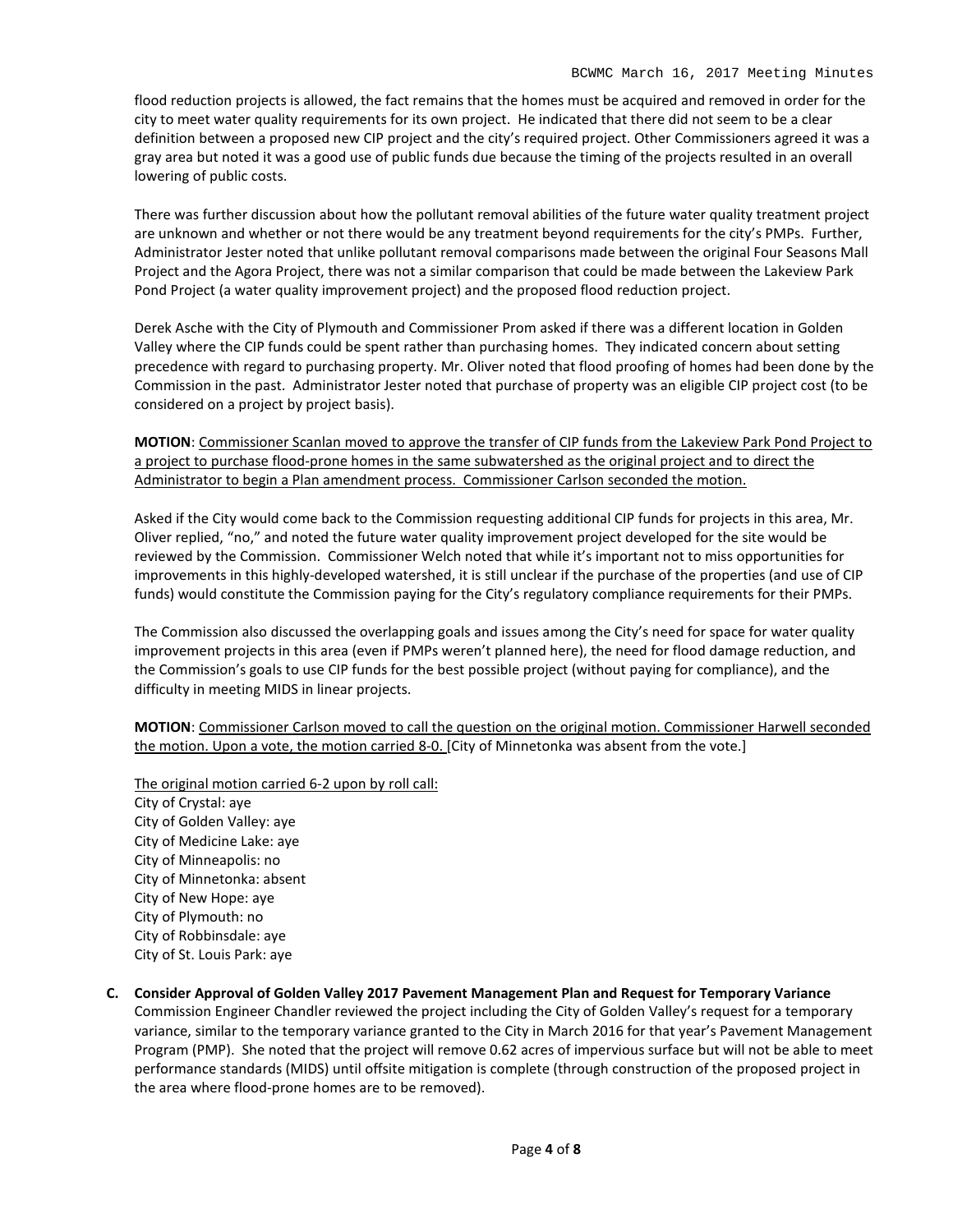**MOTION:** Commissioner Harwell moved to approve Golden Valley's 2017 Pavement Management Program with Commission Engineer's comments and to adopt the resolution granting the temporary variance from performance standards. Commissioner Scanlan seconded the motion.

Commissioner Welch noted that he cannot support the motion due to involvement of Commission's CIP funds to purchase properties which provides space for the future water quality treatment project to allow the City to meet MIDS in the future.

Upon a vote the motion carried 6-2 with Commissioners Welch and Prom voting against the motion. [City of Minnetonka was absent from the vote.]

**E. Consider Commission Engineer Recommendations on BCWMC Performance Standards for Linear Projects** Commission Engineer Chandler reminded the Commission that at their January meeting, the Commission heard recommendations from the TAC regarding proposed revisions to the water quality performance standards (MIDS) in linear projects. At that meeting, the Commission directed the Commission Engineer to further evaluate the issue and come to the Commission with their own recommendations.

Commission Engineer Chandler walked through the memo and noted the recommendations came from review of different watershed organizations' standards, also noting that the Commission is the only organization that adopted MIDS in full. She noted that many organizations only require treatment from new impervious surfaces, rather than from all reconstructed impervious surfaces. Engineer Chandler reported that she recommends using a cost cap per acre for linear projects so that project proposers have a "high end" cost for the project (a known expectation) and can plan for treatment up to that cost but not over. She recommended the cost cap be re-evaluated each year and adjusted as needed. She noted that more research and analysis would be needed to determine an appropriate initial cost cap and that that effort could cost between \$5,000 - \$10,000.

Commissioner Welch noted that reduction of impervious surface is a good goal and provided an idea for consideration: that the Commission Engineer provide an analysis with real examples of projects (including the Golden Valley PMP) to compare the Commission's water quality standard from 2004 (simply to improve conditions) to various scenarios such as using a tiered approach like requiring the old standards for projects that add less than 5,000 ft<sup>2</sup> of impervious, then requiring MIDS for projects that create more than 5,000 ft<sup>2</sup>. Other Commissioners thought this was a good idea, particularly noting a TAC concern that in some cases there just isn't space for viable treatment practices. Commissioners also noted that the cost cap idea should be further analyzed, in conjunction with this new idea of a tiered approach to requirements.

# **MOTION:** Commissioner Mueller moved to direct the Commission Engineer to spend up to \$5,000 to analyze the cost cap idea and the tiered approach with actual projects. Seconded by Commissioner Scanlan.

Engineer Chandler reported that she could bring some initial research results to the April Commission meeting but that TAC input might also be needed (the TAC meeting in early May). There was further discussion with TAC members and Commissioners providing support for Commissioner Welch's idea of a tiered approach, with TAC members noting that linear projects present unique challenges, that sensible opportunities to improve conditions within linear projects aren't being passed up, and that the money spent on water quality treatments in linear projects could likely be better spent on better projects with lower costs elsewhere in the watershed.

Commissioner Mueller withdrew his motion; Commissioner Scanlan agreed.

Commissioner Welch noted that the term "good faith effort" (as was used in the Commission's 2004 Standard) is problematic and wondered if the term "reasonable technology" might be easier to review a project against.

**MOTION:** Commissioner Welch moved to direct the Commission Engineer to prepare examples of tiered approaches to MIDS in linear projects for review by the Technical Advisory Committee at their May 4<sup>th</sup> meeting. Commissioner Mueller seconded the motion. Upon a vote the motion carried 8-0. [City of Minnetonka was absent from the vote.]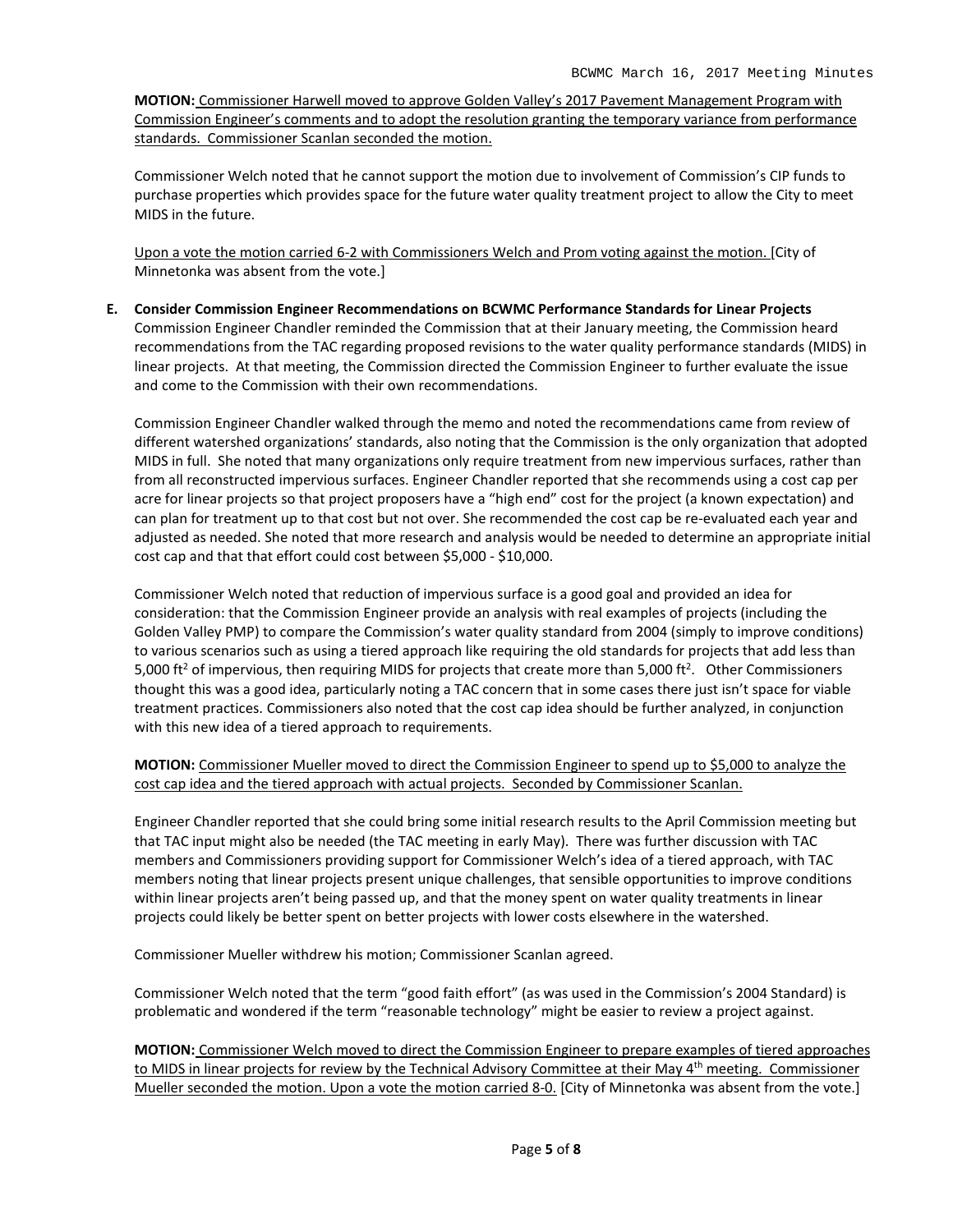[Commissioner Harwell departs the meeting. Commissioner Elder departs the meeting.]

#### **F. Consider Technical Advisory Committee Recommendations**

TAC Chair, Erick Francis, reported that the TAC met on February  $3^{rd}$  and March  $2^{nd}$  to discuss several topics.

#### i. **Channel Maintenance Funds and Request from City of New Hope**

Mr. Francis provided an overview of the TAC's recommendation to allow the City of New Hope to use Channel Maintenance Funds for a project that was completed in 2016 to clean out accumulated sediment just downstream of the pipe that discharges into the west end of Northwood Lake. He noted that although BCWMC policies state the city should first enter into an agreement with the Commission for use of funds, the TAC took into consideration that the Commission approved the same project in 2010 but the city did not ultimately seek reimbursement for that work.

**MOTION:** Commissioner Prom moved to approve a reimbursement of \$29,240 of Channel Maintenance Funds to the City of New Hope for the 2016 project to clean out accumulated sediment at the west end of Northwood Lake. Commissioner Scanlan seconded the motion. Upon a vote the motion carried 6-0. City of Minneapolis abstained from the vote due to absence from the discussion. [Cities of Minnetonka and Golden Valley were absent from the vote.]

#### ii. **5-year CIP List and Project Fact Sheets**

Mr. Francis and Administrator Jester provided an overview of the TAC's recommendation for the 5-year CIP (2019 – 2023). Administrator Jester reviewed the changes from the 2018 – 2022 CIP including a request from the City of Medicine Lake for a water quality improvement project within Jevne Park. She noted that although it is difficult to know the impact of the proposed project and/or if a project is permittable and feasible given existing wetlands and groundwater levels, the TAC felt the project warranted more review through a complete feasibility study and recommended that it be added to the CIP list.

Administrator Jester also reviewed the request from the City of Golden Valley to combine BC-2/8 and BC-3 into one large project to begin implementing components of the Medicine Lake Rd and Winnetka Ave (DeCola Ponds) Long Term Flood Mitigation Plan Project. She noted that the Commission received a presentation at their November 2016 meeting regarding this plan that included over \$20M in needed flood mitigation projects. Commissioners recommended that the BC-2,8,3 Project be combined with the BC-10 Project in the CIP list since they are all slated to implement the same flood mitigation plan, just in different years.

Administrator Jester also noted the addition of 2 projects in the City of Plymouth to benefit Medicine Lake and Parkers Lake and the shifting of two projects (SL-11 and 2021CR-M) to beyond 2023. She also noted that the TAC recommended that a future discussion should include a review of the overall process of CIP project implementation including a better method for prioritizing and scheduling CIP projects, and possibly adjusting the annual levy amount, and putting the amount in context with city budgets for other stormwater projects.

**MOTION**: Commissioner Prom moved approval of the 2019-2023 CIP as presented. Commissioner Mueller seconded the motion. Upon a vote the motion carried 7-0. [Cities of Minnetonka and Golden Valley were absent from the vote.]

## iii. **Update on Discussions of XP-SWMM Model**

Mr. Francis noted that the TAC also discussed the technical aspects of the XP-SWMM model results and began discussing policy implications, communication needs, and areas within the watershed where the new flood elevations should be enforced. He noted that staff from most member cities will be meeting individually with the Commission Engineer to review technical questions related to their specific cities and that the TAC will continue to discuss the model at their next meeting.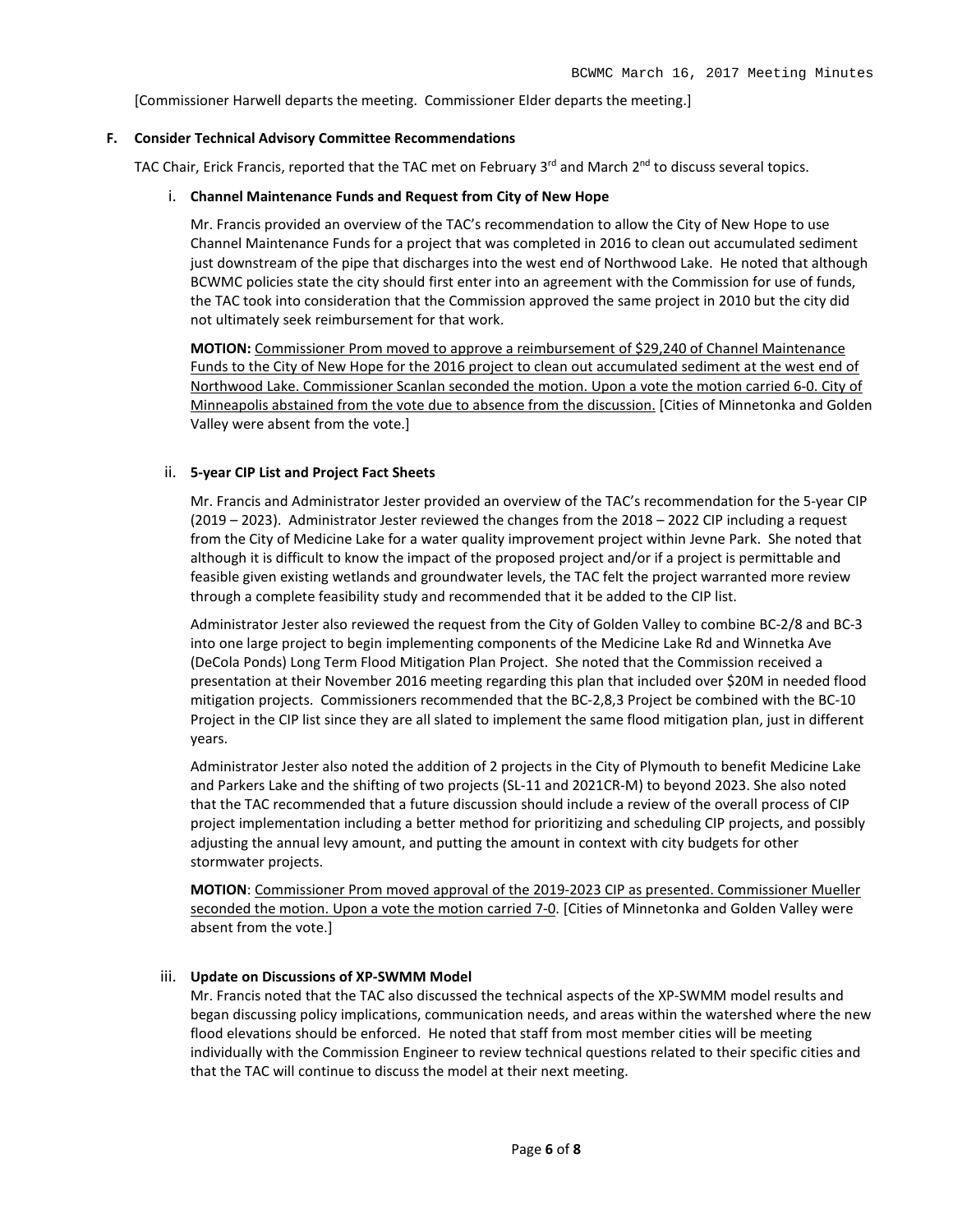# **G. Consider Adding Sediment Monitoring to Sweeney Lake Aeration Study**

Commission Engineer Chandler reported that at a meeting with Golden Valley city staff, Commissioners Harwell and McDonald Black, a Sweeney Lake representative, and Administrator Jester regarding the study, a question was raised about the possible addition of sediment sampling in Sweeney Lake. She noted that confidence in the study results would be strengthened with sediment data, that sediment data could be utilized in future decisions about the lake, and would cost approximately \$3,000. She recommended using funding from the "survey and studies" budget line for the addition of sediment sampling for Sweeney Lake.

[Commissioner Prom departs the meeting; Alt. Commissioner Byrnes assumes representation for City of Plymouth.]

**MOTION:** Commissioner Scanlan moved to conduct sediment sampling in Sweeney Lake in conjunction with the Sweeney Lake Aeration Study for a cost not to exceed \$3,000. Alt. Commissioner Byrnes seconded the motion. Upon a vote the motion carried 7-0. [Cities of Minnetonka and Golden Valley were absent from the vote.]

# **H. Consider Directing Staff to Begin Minor Plan Amendment Process for CIP Projects**

Administrator Jester reported that an amendment from the 2015 BCWMC Watershed Management Plan must be proposed in order to update the CIP according to action taken in Items 5D and 5Fii above. She indicated she would seek BWSR's approval to work through a minor amendment process rather than the general (major) plan amendment process. She recommended that the Commission set a public hearing date for May 18<sup>th</sup>, which would allow a 45-day notice to member cities about the hearing.

**MOTION:** Commissioner Crough moved to set a public hearing for May 18, 2017 during the Commission's regular meeting and to begin the Plan amendment process. Commissioner Mueller seconded the motion. Upon a vote the motion carried 6-1. Commissioner Welch voted against the motion due to his opposition of the transfer of CIP funds from the Lakeview Park Pond Project. [Cities of Minnetonka and Golden Valley were absent from the vote.]

## **I. Consider Education Committee Recommendations on 2017 Education Budget and Work Plan**

Administrator Jester reported that the Education Committee met on March 6<sup>th</sup> to discuss the budget and work plan for 2017. She reported that the Committee recommends expenditures shown in the table included with meeting materials and that many programs and expenditures are the same as previous years. She noted that there is \$5,327 in unallocated funds and that the committee will further discuss projects or programs for the use of those funds. She reported that the committee's recommendation includes approval to reimburse Commissioner Prom and two CAMP volunteers for the \$175 registration fee to attend a DNR AIS Detection training and certification course.

**MOTION:** Alt. Commissioner Byrnes moved approval of the Education Committee's recommendations. Commissioner Scanlan seconded the motion.

Discussion: Chair de Lambert expressed some concern about the use of funds slated for Commissioner training to reimburse non-Commissioners for attendance at programs because of the limited funds available and multiple opportunities for training and conferences in the coming year. Administrator Jester indicated that the action approving reimbursement to CAMP volunteers for AIS detection training is likely money well spent as these volunteers are on BCWMC lakes regularly. She noted that this situation of reimbursing non-Commissioners is likely a one-time request and would not become a regular practice.

Upon a vote a motion carried 7-0. [Cities of Minnetonka and Golden Valley were absent from the vote.]

## **J. Consider Agreement with Hennepin County for 2017 River Watch Program –** added item

Administrator Jester reported that the agreement with Hennepin County for the River Watch Program was an annual agreement and usually on the consent agenda (but was received too late to get in the regular meeting packet). She reported the Commission Legal Counsel had reviewed the agreement and had one comment that was incorporated into the agreement.

**MOTION:** Commissioner Welch moved approval of the agreement with Hennepin County for the 2017 River Watch Program. Alt. Commissioner Byrnes seconded the motion. Upon a vote the motion carried 7-0. [Cities of Minnetonka